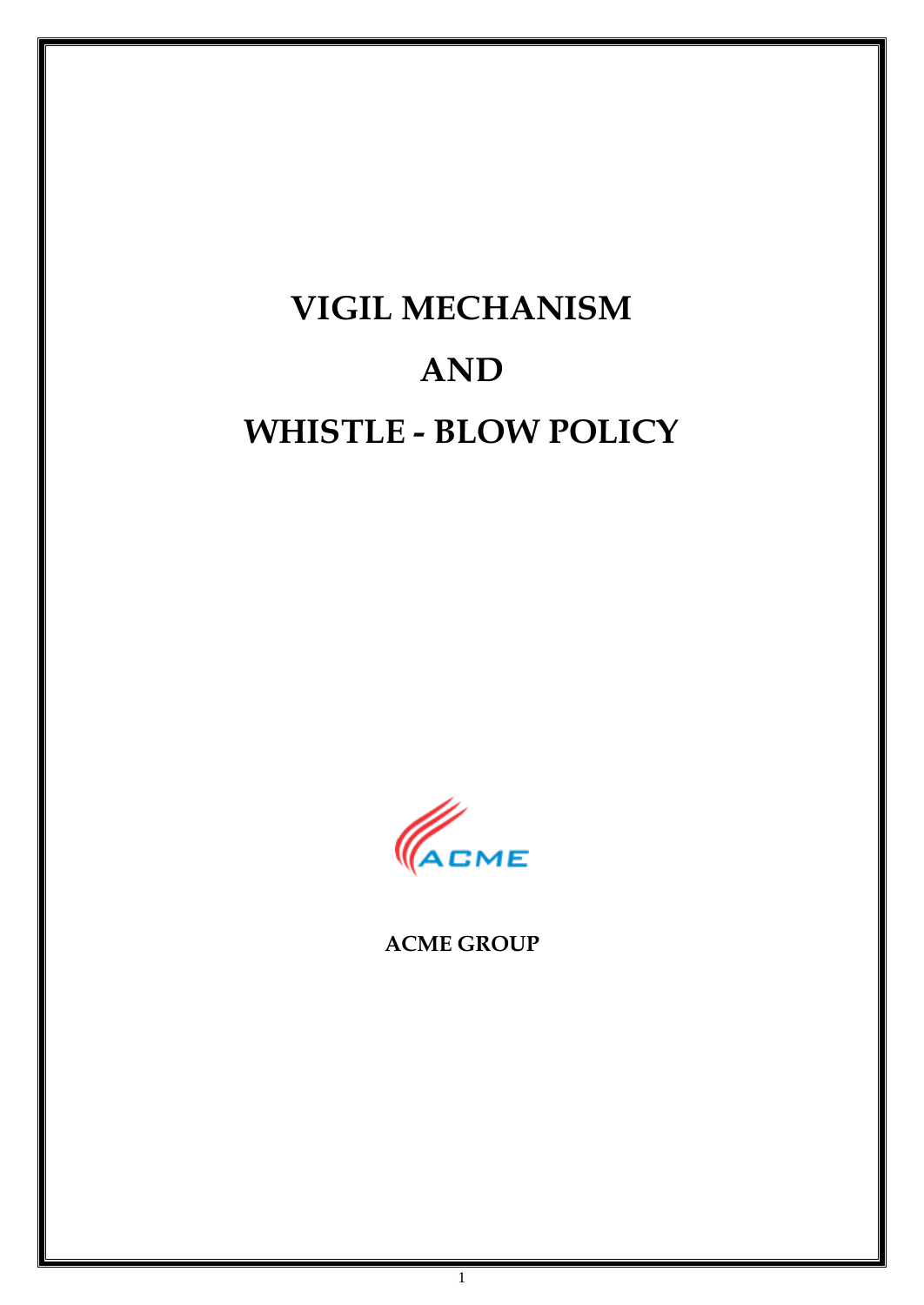## **1. Introduction**

- 1.1 ACME Group is committed to conducting business with integrity, including in accordance with all applicable laws and regulations. ACME Group's expectations with respect to business ethics are contained in ACME's Code of Ethics.
- 1.2 Directors, Employees or any other person are required to report actual or suspected violations of applicable laws and regulations and the Code of Ethics, and ACME Group has an obligation to ensure that there is a procedure in place to enable the reporting of such violations.

## **2. Scope and Exclusion**

- 2.1 This Vigil Mechanism and Whistle-blow Policy (the "Policy") sets out the procedure to be followed when making a disclosure.
- 2.2 This Policy applies to all Directors of ACME Group and Employees regardless of their location. Violations will result in appropriate disciplinary action. Please familiarize yourself with this Policy, and seek advice from the legal head of ACME Group if any questions arise.
- 2.3 A person belonging to any of the above-mentioned categories can avail of the channel provided by this Policy for raising an issue covered under this Policy.
- 2.4 The Policy covers following (not limited to) malpractices and events which have taken place/ suspected to take place:
- I. Abuse of authority;
- II. Breach of contract;
- III. Negligence causing substantial and specific danger to public health and safety;
- IV. Manipulation of company data/records;
- V. Financial irregularities, including fraud or suspected fraud or Deficiencies in Internal

Control and check or deliberate error in preparations of Financial Statements or misrepresentation of Financial Reports;

- VI. Any unlawful act, whether Criminal and/or Civil;
- VII. Pilferage of confidential/propriety information;
- VIII. Deliberate violation of law/regulation;
- IX. Wastage / misappropriation of company funds/assets;
- X. Bribery or corruption;
- XI. Sexual Harassment;
- XII. Retaliation;
- XIII. Breach of IT Security and data privacy;
- XIV. Social Media Misuse; and
- XV. Breach of or failure to implement / comply with any approved ACME Group Policies.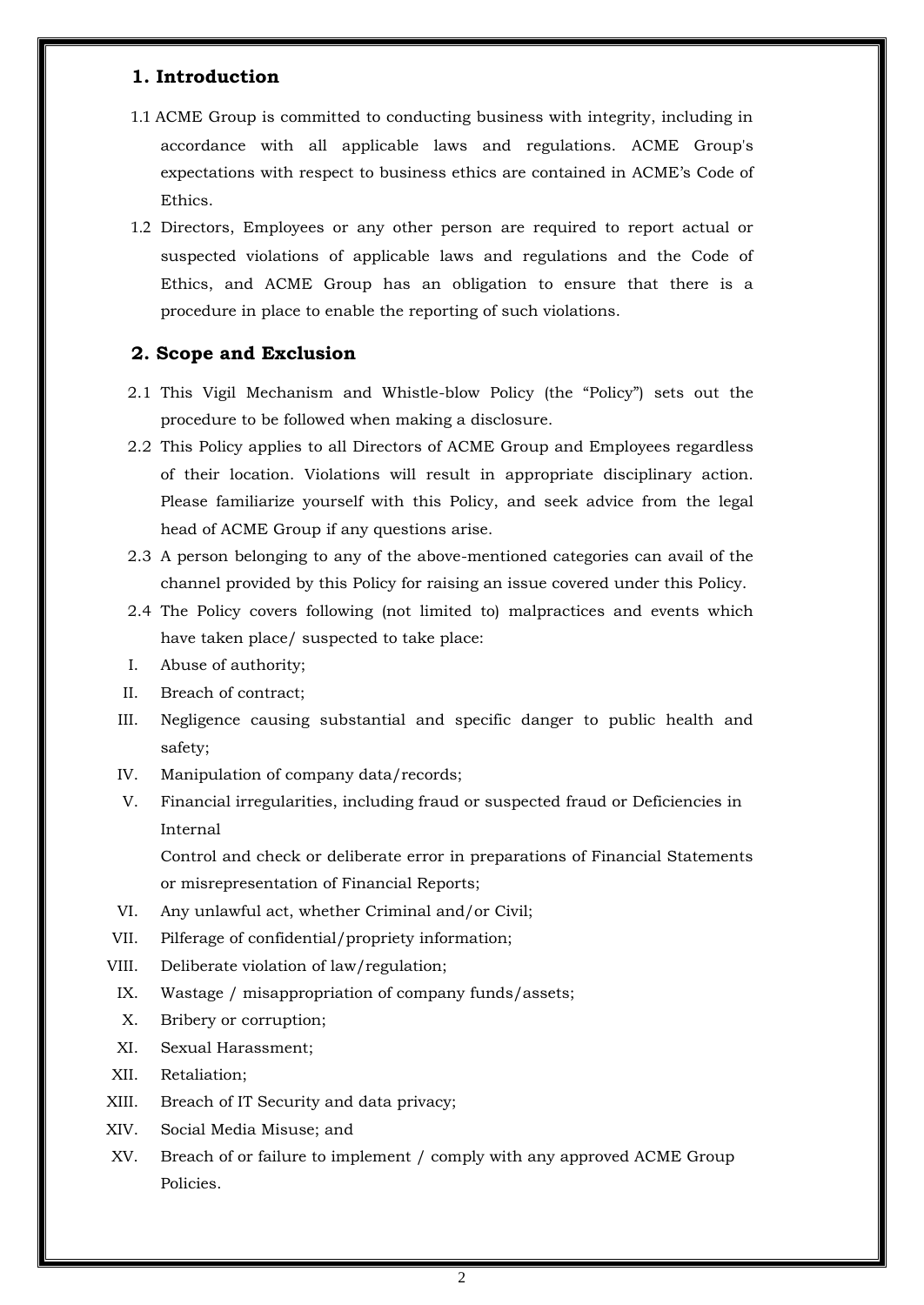2.5 This Policy should not be used in place of the ACME Group grievance procedures or be a route for raising malicious or unfounded allegations against colleagues.

## **3. Terms and References**

*In this Policy, the following terms shall have the following meaning:*

3.1 "**Whistle Committee**" means the committee constituted by ACME Group which has responsibility for supervising the development and implementation of this Policy. *This committee is made of the following members:*

#### **Permanent members:**

- a) Internal Audit head (convenor)
- b) Head HR
- c) CEO (Chairperson of the committee)

#### **Temporary member:**

To be selected by Whistle Committee based on Whistle blow event:

- oEvery time the Whistle blown reaches the Whistle Committee, there may be selection of one more temporary member(s), who is/are aligned from department(s) which can give insight on the functional working realities.
- oThe Temporary Member shall be someone who is aligned from a department which can give insight on the functional working realities. This member is selected by the majority vote of Permanent Members for each case, and after the closure of the case, he ceases to exist as member of the committee.
- 3.2 **"Code of Ethics"** means the Code of Ethics of ACME Group.
- 3.3 **"Employee"** means any employee or director of ACME Group, employed on regular, temporary, adhoc, daily wage basis either directly or through an agent, including a contractor, whether for remuneration or not or working on a voluntary basis or otherwise, whether terms of employment are express or implied and includes apprentice, trainees, probationers, a contract worker, whether in the office premises or at Plant or outside while on assignments.
- 3.4 **"Protected Disclosure"** means the disclosure of a Reportable Matter in accordance with this Policy.
- 3.5 **"ACME Group"** means ACME Cleantech Solutions Pvt. Ltd. and its subsidiaries, Associates, JV or its other group companies.
- 3.6 **"Reportable Matter"** means a genuine concern, actual or suspected, related to the matters included in the scope of Clause 2.2. Complaints concerned with personal grievances, such as professional development issues or Employee compensation, are not Reportable Matters for purposes of this Policy.
- 3.7 **"Whistle-blower"** shall means:
	- o Employees of ACME Group.
	- o Employees of other agencies deployed for the ACME Group's activities, whether Working from any of the Acme Group's offices or any other location.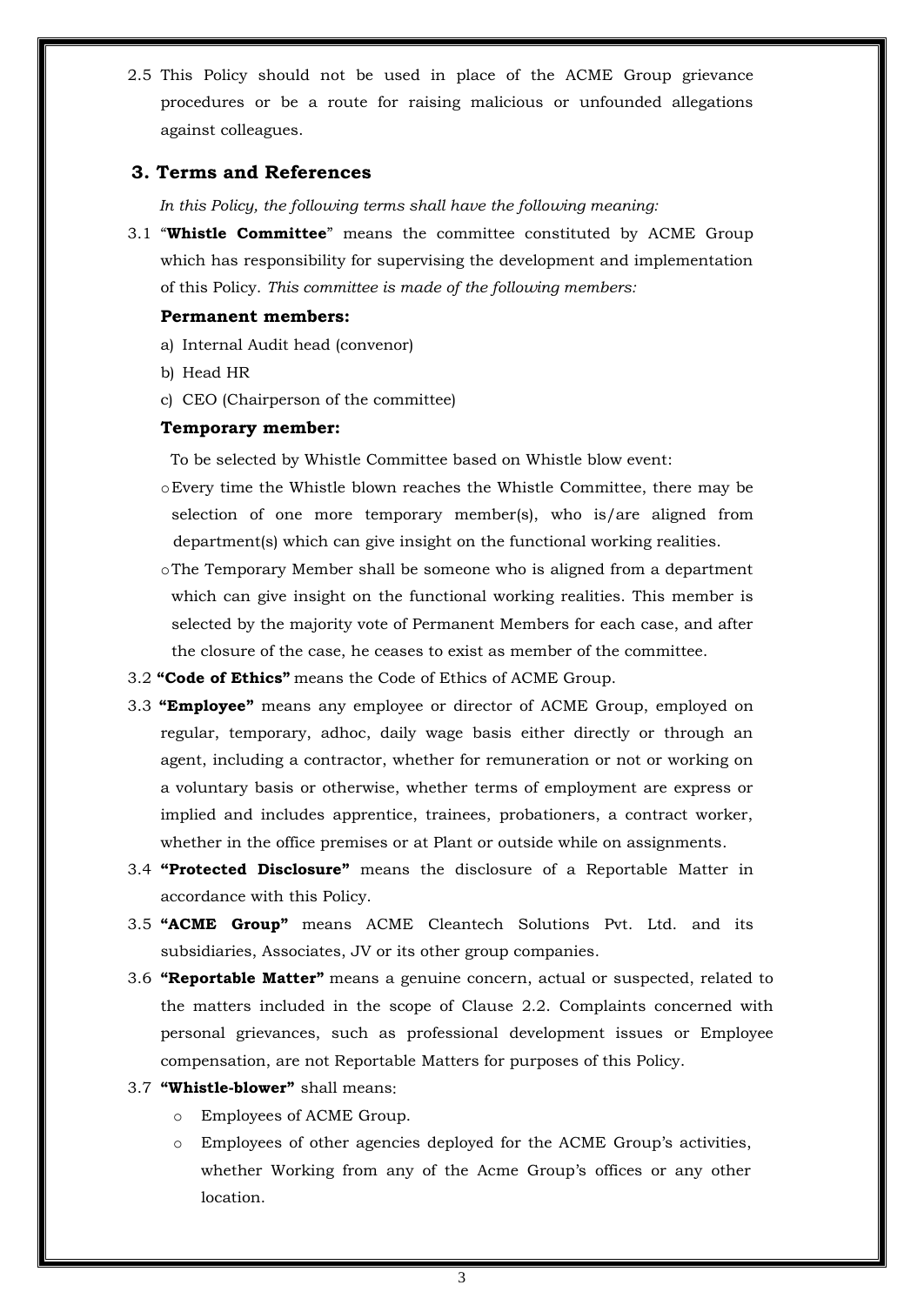- o Contractors, vendors, suppliers or agencies (or any of their employees) providing any material or service to the ACME Group.
- o Customers of the ACME Group.
- o Any other person having an association with the ACME Group.
- o A person belonging to any of the above-mentioned categories can avail of the Channel provided by this Policy for raising an issue covered under this Policy.

## **4. Reporting**

#### **4.1 Responsibility to Report:**

- oProtected Disclosures are to be made whenever an employee becomes aware of a Reportable Matter. The Protected Disclosure should be made promptly upon the Employee becoming aware of the Reportable Matter. Reportable Matters should be made pursuant to the reporting mechanism described in the role of a Whistle-blower is limited to making a Protected Disclosure.
- oA Whistle-blower should not engage in investigations concerning a Reportable Matter that is the subject of a Protected Disclosure. Neither should a Whistle-blower become involved in determining the appropriate corrective action that might follow from the submission of a Protected Disclosure.

#### **4.2 Reporting Mechanism:**

4.2.1 ACME Group has established a Whistle Committee. Protected disclosures are to be made to the Whistle committee in the prescribed format as follows: I. by email to vigil.report@acme.in

II.by telephone to +91-124-7117000

- III.by letter addressed to the Whistle Committee, marked "Private and Confidential", and delivered to the Chairperson of the Whistle Committee, ACME Cleantech Solutions Private Limited, Plot No. 152, Sector 44, Gurugram, Haryana, India
- 4.2.3 To enable the proper investigation of any Reportable Matter, a Protected Disclosure should include as much information as possible concerning the Reportable Matter. To the extent possible, the following information should be provided:
	- I.The nature of the Reportable Matter (for example, if the Reportable Matter concerns an alleged violation of the Code of Ethics, please refer to the provision of the Code of Ethics that is alleged to have been violated);
	- II.The names of the Employees to which the Reportable Matter relates (for example, please provide the name of the business unit/department that is alleged to have violated the Code of Ethics);
	- III.The relevant factual background concerning the Reportable Matter (for example, if the Reportable Matter concerns a violation of the Code of Ethics, please include information about the circumstances and timing of the violation); and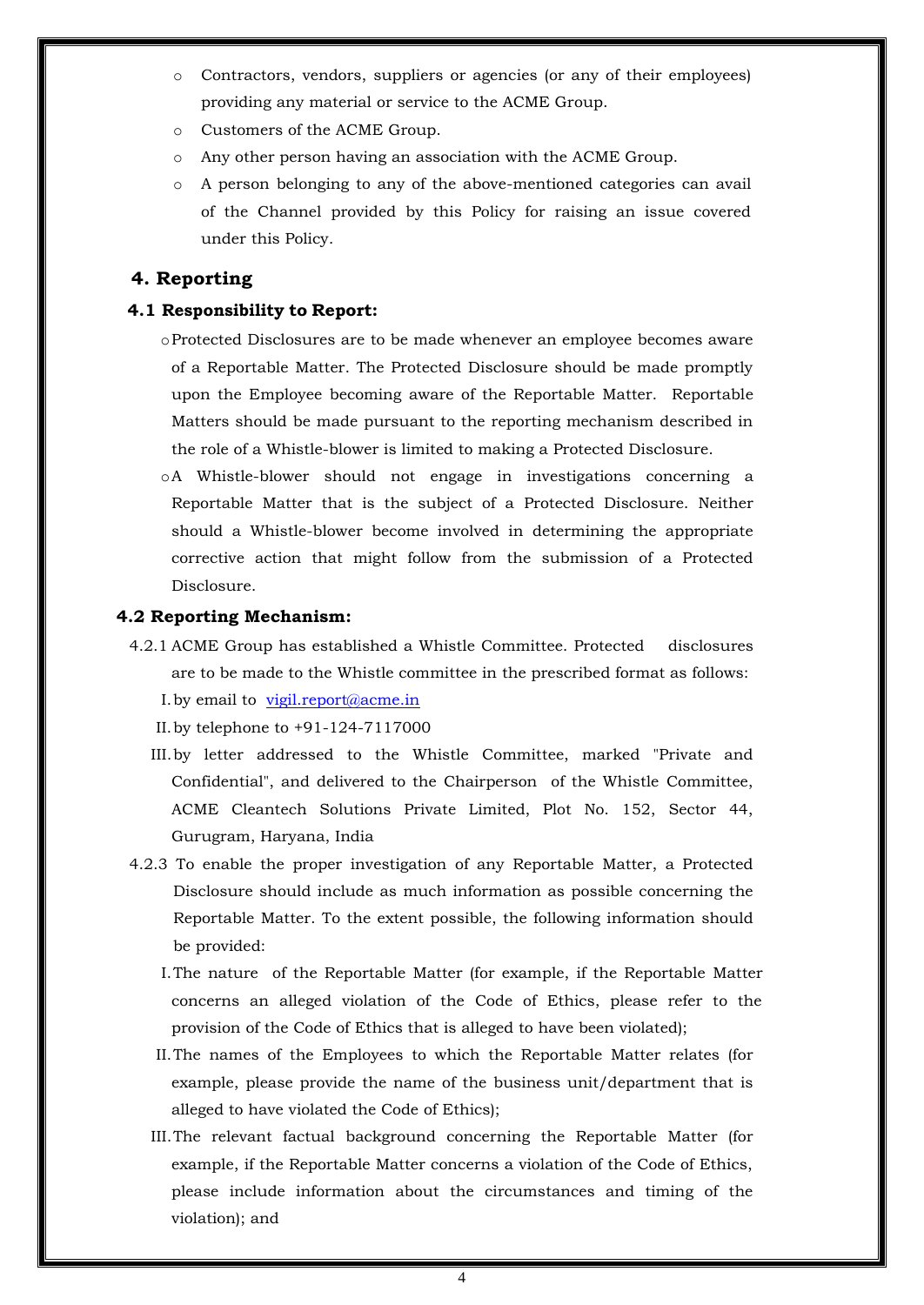- IV.The basis for the Protected Disclosure (for example, where knowledge of the alleged violation is based upon documents in the Whistle-blower's possession or control, please provide a copy of the pertinent documents).
- 4.2.4 To enable further investigation of Reportable Matters, Whistle-blowers are strongly encouraged to provide their name and contact details whenever they make a Protected Disclosure under this Policy. If a Whistle-blower does not provide his or her name and contact details when making a Protected Disclosure, ACME Group's ability to investigate the subject-matter of the Protected Disclosure may be limited by its inability to contact the Whistleblower to obtain further information.
- 4.2.5 All Protected Disclosures are taken seriously and will be promptly investigated by ACME Group in accordance with the guidance on responding to Protected Disclosures.
- 4.2.6 Whistle-blower is strongly discouraged to carry any further fact finding exercise or investigation or enquiry into the matter once it has been reported to the Whistle Committee.

## **4.3 Protection of Whistle-blower**:

- 4.3.1 ACME Group will treat identity of the Whistle-blower as confidential and will protect the Whistle-blower to the fact that a Protected Disclosure has been made, except as otherwise required by law and to the extent possible while allowing an investigation to proceed.
- 4.3.2 A Whistle-blower may make a Protected Disclosure without fear of retaliation or intimidation. ACME Group prohibits its Employees from engaging in retaliation or intimidation that is directed against a Whistle-blower. Employees who engage in retaliation or intimidation in violation of this Policy will be subject to disciplinary action, which may include dismissal.
- 4.3.3 However, if a Whistle-blower has been found to have made a deliberately false Protected Disclosure, Whistle-blower may be subject to disciplinary action.

#### **4.4 Role of the Whistle Committee:**

- 4.4.1 The Whistle Committee is responsible for supervising the development and implementation of this Policy. The Whistle Committee shall periodically review the Policy to consider whether amendments are necessary, and, if so, it shall communicate any such amendments to all Employees as soon as possible.
- 4.4.2 The Whistle Committee shall be responsible for taking cognizance, deciding procedure to be adopted, carrying investigation/enquiry and deciding on the Protected Disclosure,

#### **4.5 Conflicts of Interest:**

Where a Protected Disclosure concerns any member(s) of the Whistle Committee, he shall cease to be member of the Whistle Committee and shall be prevented from acting in relation to that Protected Disclosure. In case of doubt, the Chairman of the ACME Group shall be responsible for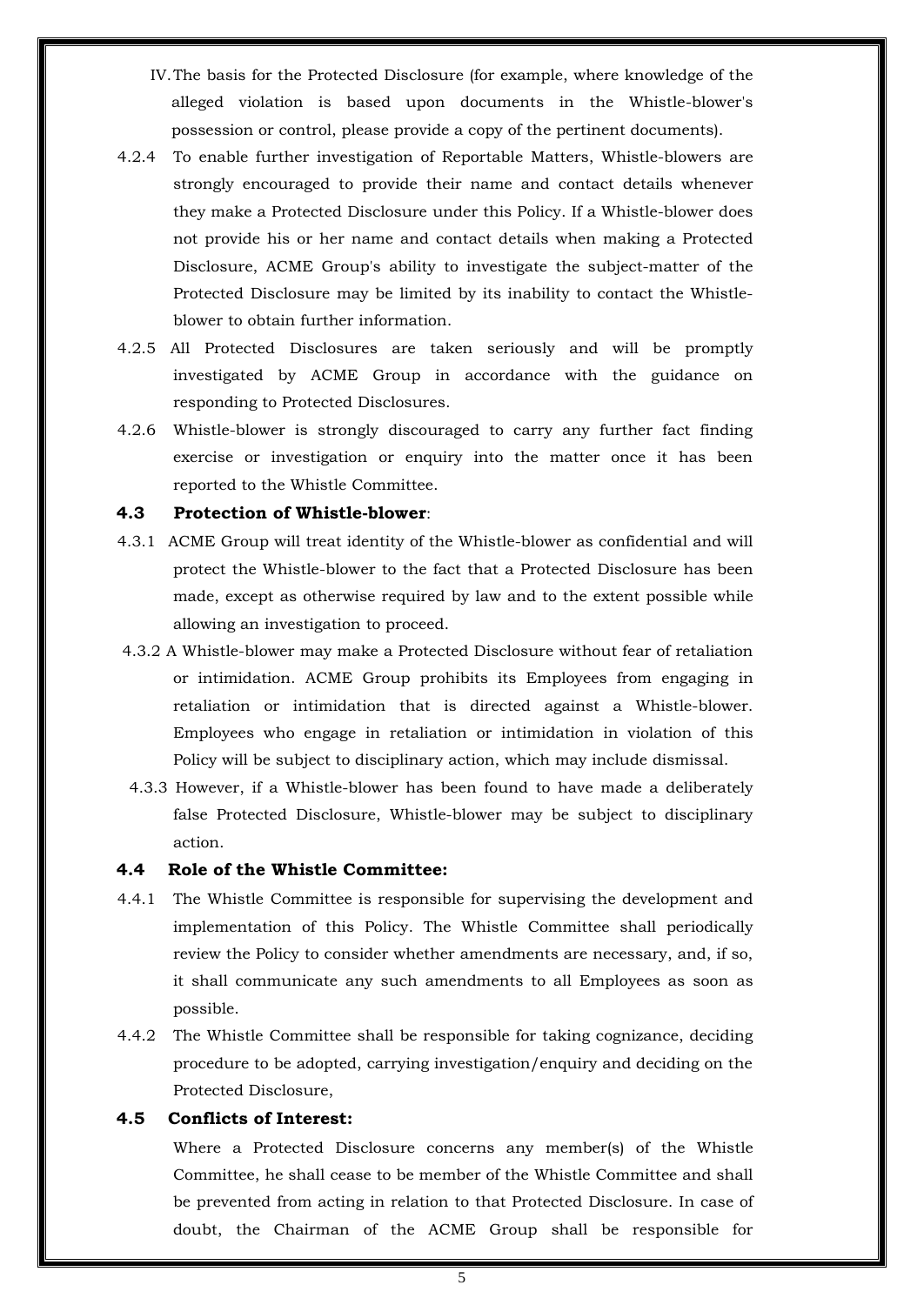determining whether a member(s) of the Whistle Committee must exclude himself or herself from acting in relation to a Protected Disclosure and Chairman of the ACME Group shall appoint another member(s) of the Whistle Committee as replacement of such member.

## **5. Format for submitting the Disclosure**

While there is no specific format for submitting a Disclosure, please mention the following details:

- I. Name, address and contact details of the Whistle blower (including Salary Code, if the Whistle blower is an employee). In case the Whistle blower wishes to remain anonymous, he/she may do so.
- II. Brief description of the Malpractice, giving the names of those alleged to have committed or about to commit a Malpractice. Specific details such as time and place of occurrence are also important.
- III. The Disclosure may be sent by email, letter or telephone call as mentioned in Reporting Mechanism in Para 4.2.

## **6. After disclosure is submitted**

- I. The Internal Audit Head shall acknowledge receipt of the Disclosure as soon as practical (preferably within 07 days of receipt of a Disclosure), where the Whistle-blower has provided his/her contact details.
- II. The CEO, Head HR and Internal Audit head jointly examine the allegations to determine whether the allegations (assuming them to be true only for the purpose of this determination) made in the Disclosure constitute a Malpractice. If the allegations do not constitute a Malpractice, the Whistle Committee will record this finding with reasons and communicate the same to the Whistle-blower.
- III. If the allegations constitute a Malpractice, the Whistle Committee will proceed to investigate the Disclosure. If the alleged Malpractice is required by law to be dealt with under any other mechanism, the Whistle Committee shall refer the Disclosure to the appropriate authority under such mandated mechanism and seek a report on the findings from such authority. Employees who violate this Policy or are found guilty based on the

investigation carried out by the Whistle Committee are subject to disciplinary / corrective action which may include any of the following:

- a) Formal apology;
- b) Counseling;
- c) Written warning and a copy of it maintained in the employee's file;
- d) Change of work assignment / transfer with or without monetary impact;
- e) Suspension or termination of services of the employee found guilty of the offence; and
- f) In case the violation by the individual amounts to a specific offence under the law, the Company shall initiate appropriate action in accordance with law by making a complaint with the appropriate authority.